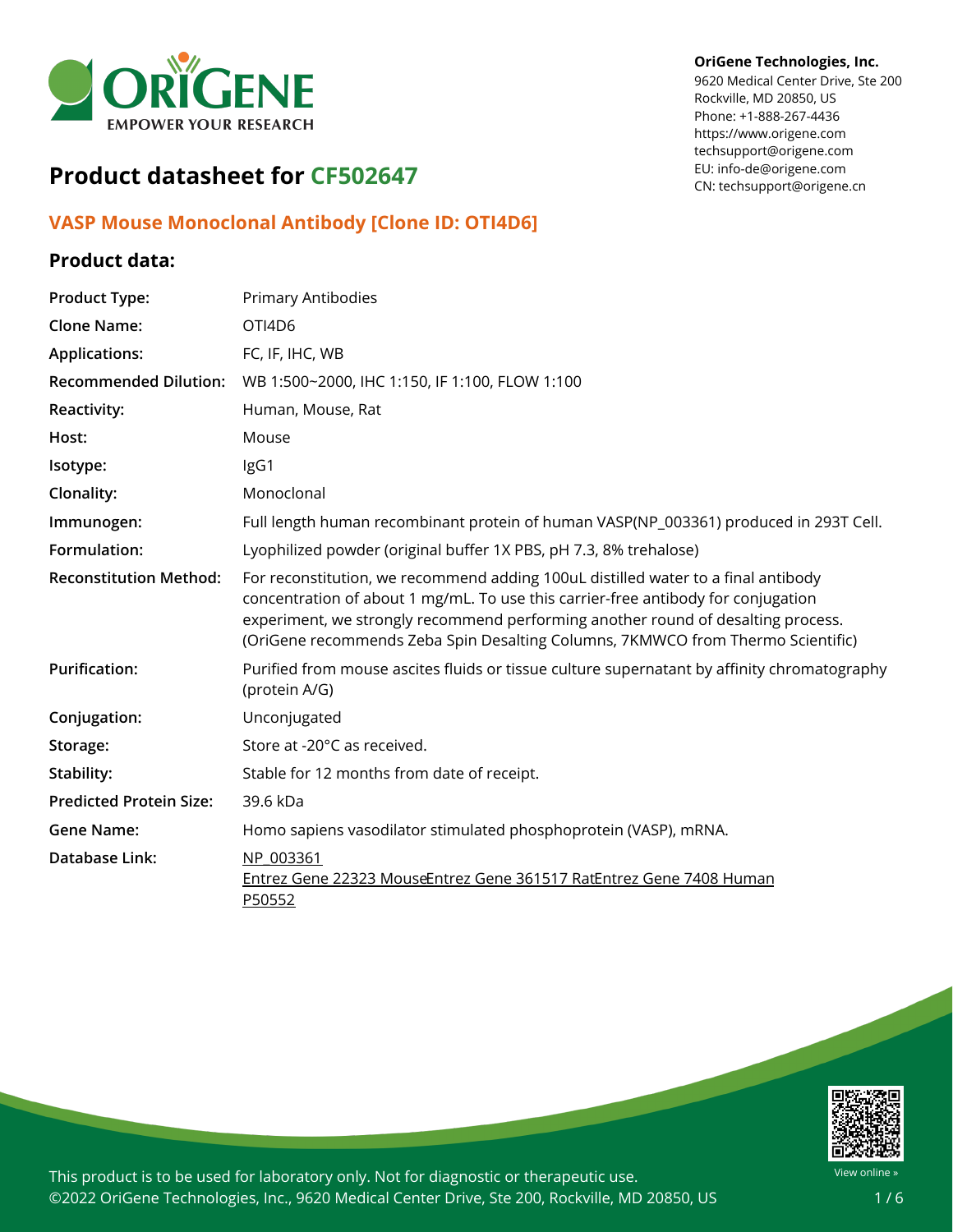| <b>ORIGENE</b>           | VASP Mouse Monoclonal Antibody [Clone ID: OTI4D6] – CF502647                                                                                                                                                                                                                                                                                                                                                                                                                                                                                                                                                                                                                                                                                                                                                                                        |
|--------------------------|-----------------------------------------------------------------------------------------------------------------------------------------------------------------------------------------------------------------------------------------------------------------------------------------------------------------------------------------------------------------------------------------------------------------------------------------------------------------------------------------------------------------------------------------------------------------------------------------------------------------------------------------------------------------------------------------------------------------------------------------------------------------------------------------------------------------------------------------------------|
| Background:              | Vasodilator-stimulated phosphoprotein (VASP) is a member of the Ena-VASP protein family.<br>Ena-VASP family members contain an EHV1 N-terminal domain that binds proteins containing<br>E/DFPPPPXD/E motifs and targets Ena-VASP proteins to focal adhesions. In the mid-region of<br>the protein, family members have a proline-rich domain that binds SH3 and WW domain-<br>containing proteins. Their C-terminal EVH2 domain mediates tetramerization and binds both<br>G and F actin. VASP is associated with filamentous actin formation and likely plays a<br>widespread role in cell adhesion and motility. VASP may also be involved in the intracellular<br>signaling pathways that regulate integrin-extracellular matrix interactions. VASP is regulated<br>by the cyclic nucleotide-dependent kinases PKA and PKG. [provided by RefSeq] |
| Synonyms:                | vasodilator-stimulated phosphoprotein                                                                                                                                                                                                                                                                                                                                                                                                                                                                                                                                                                                                                                                                                                                                                                                                               |
| <b>Protein Families:</b> | Druggable Genome, Stem cell - Pluripotency                                                                                                                                                                                                                                                                                                                                                                                                                                                                                                                                                                                                                                                                                                                                                                                                          |
| <b>Protein Pathways:</b> | Fc gamma R-mediated phagocytosis, Focal adhesion, Leukocyte transendothelial migration                                                                                                                                                                                                                                                                                                                                                                                                                                                                                                                                                                                                                                                                                                                                                              |

## **Product images:**

 $\mathbb{R}^n$ 



Anti-VASP mouse monoclonal antibody ([TA502647]) immunofluorescent staining of COS7 cells transiently transfected by pCMV6- ENTRY VASP ([RC203544] ).



HEK293T cells were transfected with the pCMV6- ENTRY control (Cat# [PS100001], Left lane) or pCMV6-ENTRY VASP (Cat# [RC203544], Right lane) cDNA for 48 hrs and lysed. Equivalent amounts of cell lysates (5 ug per lane) were separated by SDS-PAGE and immunoblotted with anti-VASP(Cat# [TA502647]). Positive lysates [LY401150] (100ug) and [LC401150] (20ug) can be purchased separately from OriGene.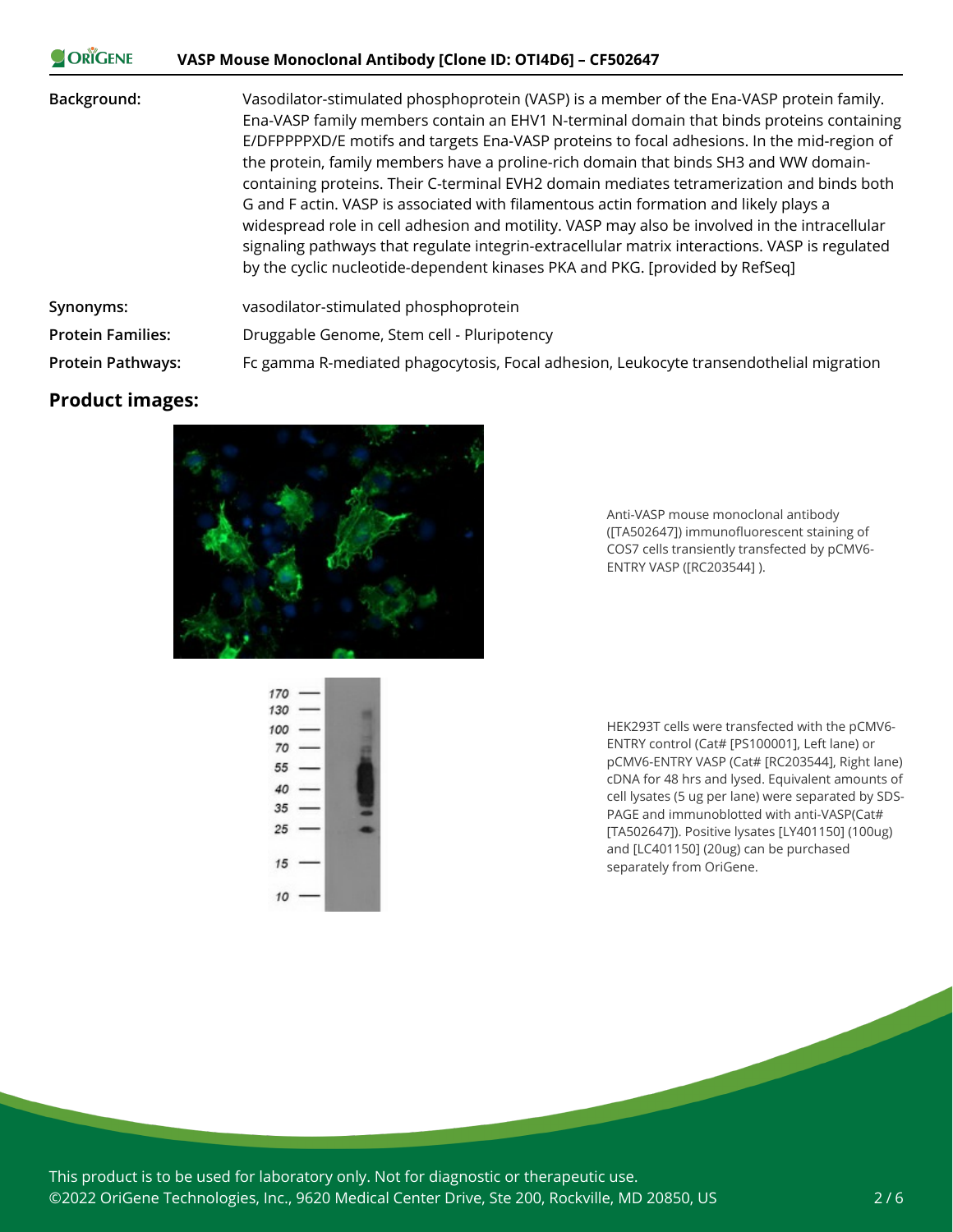

Western blot analysis of extracts (35ug) from 9 different cell lines by using anti-VASP monoclonal antibody.

Immunohistochemical staining of paraffinembedded Human lymphoma tissue using anti-VASP mouse monoclonal antibody. (Heat-induced epitope retrieval by 10mM citric buffer, pH6.0, 100°C for 10min, [TA502647])

Immunohistochemical staining of paraffinembedded Human lymph node tissue within the normal limits using anti-VASP mouse monoclonal antibody. (Heat-induced epitope retrieval by 10mM citric buffer, pH6.0, 100°C for 10min, [TA502647])

This product is to be used for laboratory only. Not for diagnostic or therapeutic use. ©2022 OriGene Technologies, Inc., 9620 Medical Center Drive, Ste 200, Rockville, MD 20850, US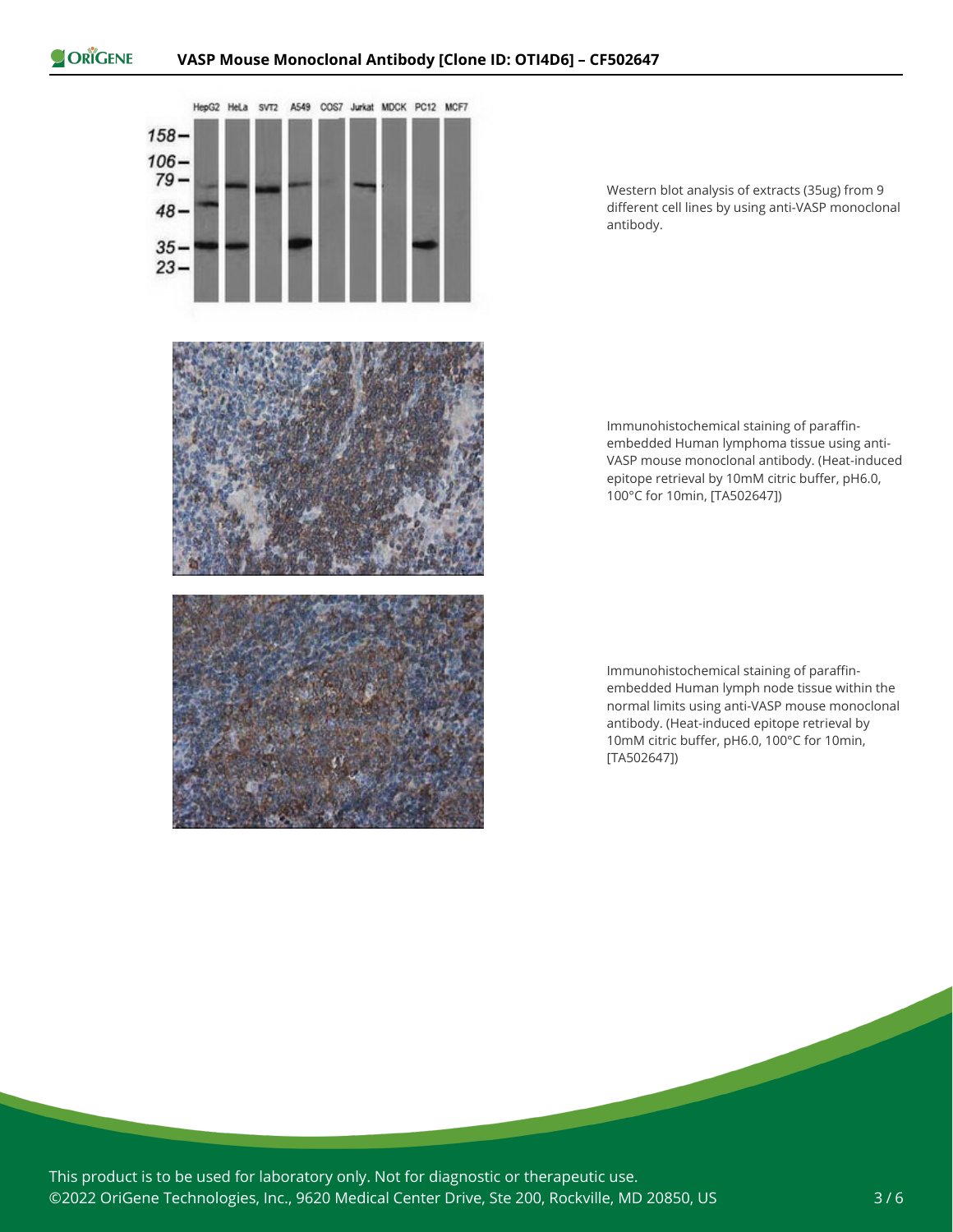ORIGENE



Immunohistochemical staining of paraffinembedded Carcinoma of Human bladder tissue using anti-VASP mouse monoclonal antibody. (Heat-induced epitope retrieval by 10mM citric buffer, pH6.0, 100°C for 10min, [TA502647])

Immunohistochemical staining of paraffinembedded Human endometrium tissue within the normal limits using anti-VASP mouse monoclonal antibody. (Heat-induced epitope retrieval by 10mM citric buffer, pH6.0, 100°C for 10min, [TA502647])

Immunohistochemical staining of paraffinembedded Human liver tissue within the normal limits using anti-VASP mouse monoclonal antibody. (Heat-induced epitope retrieval by 10mM citric buffer, pH6.0, 100°C for 10min, [TA502647])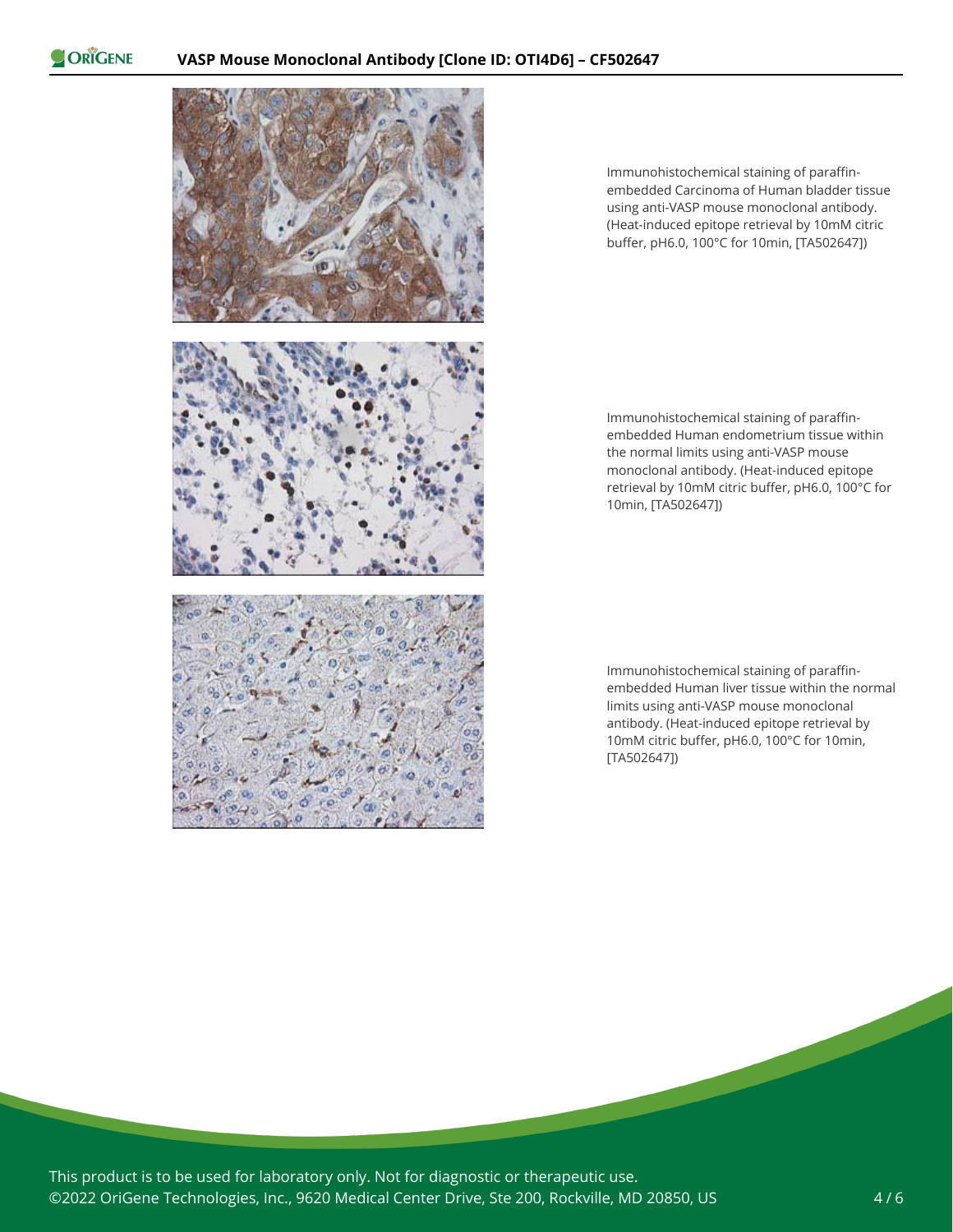ORIGENE



Immunohistochemical staining of paraffinembedded Adenocarcinoma of Human colon tissue using anti-VASP mouse monoclonal antibody. (Heat-induced epitope retrieval by 10mM citric buffer, pH6.0, 100°C for 10min, [TA502647])



HEK293T cells transfected with either [RC203544] overexpress plasmid (Red) or empty vector control plasmid (Blue) were immunostained by anti-VASP antibody ([TA502647]), and then analyzed by flow cytometry.



Flow cytometric Analysis of Jurkat cells, using anti-VASP antibody ([TA502647]), (Red), compared to a nonspecific negative control antibody (TA50011), (Blue).